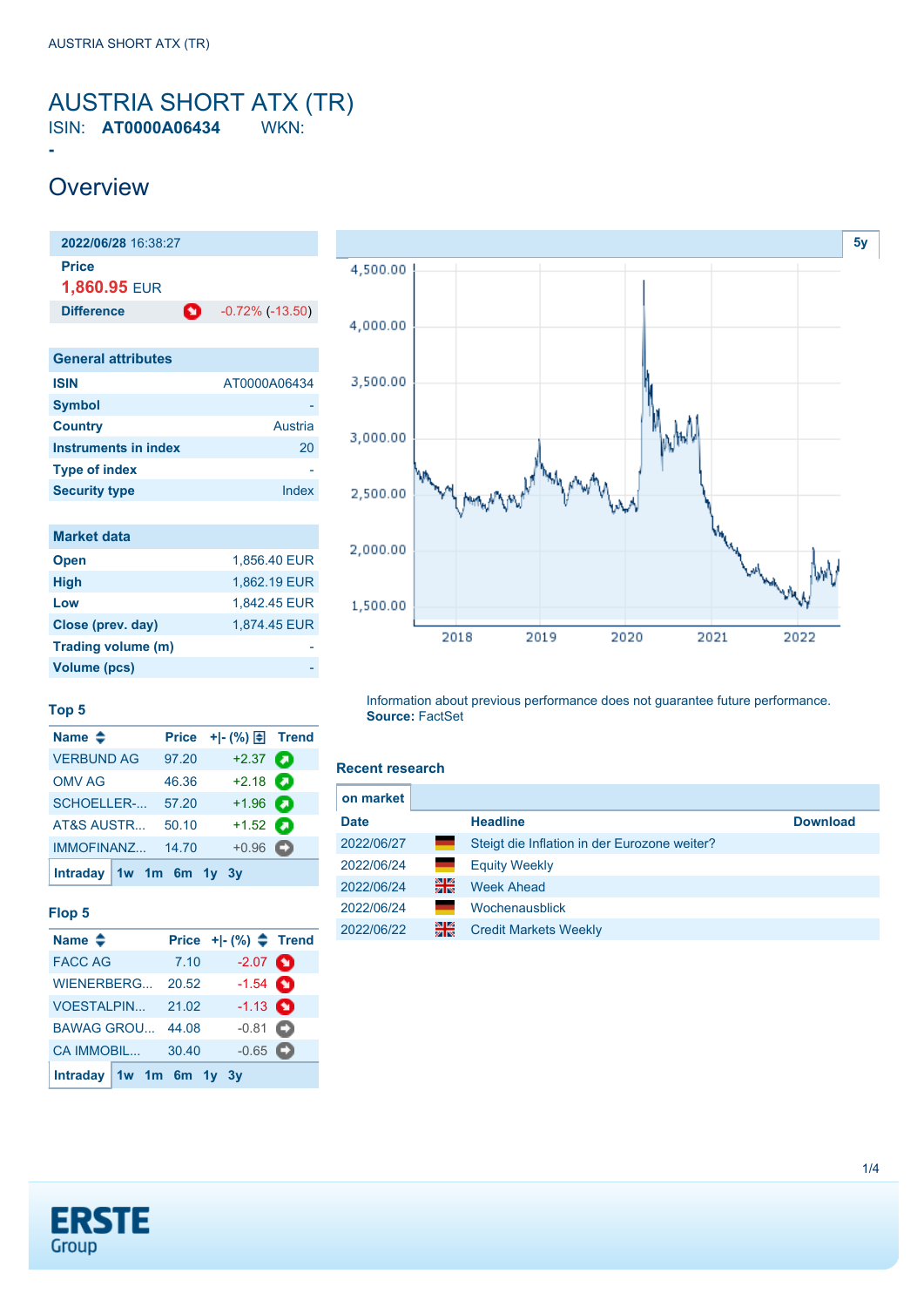| <b>Futures and Options</b> |  |
|----------------------------|--|
| <b>Related Futures</b>     |  |
| <b>Related Options</b>     |  |

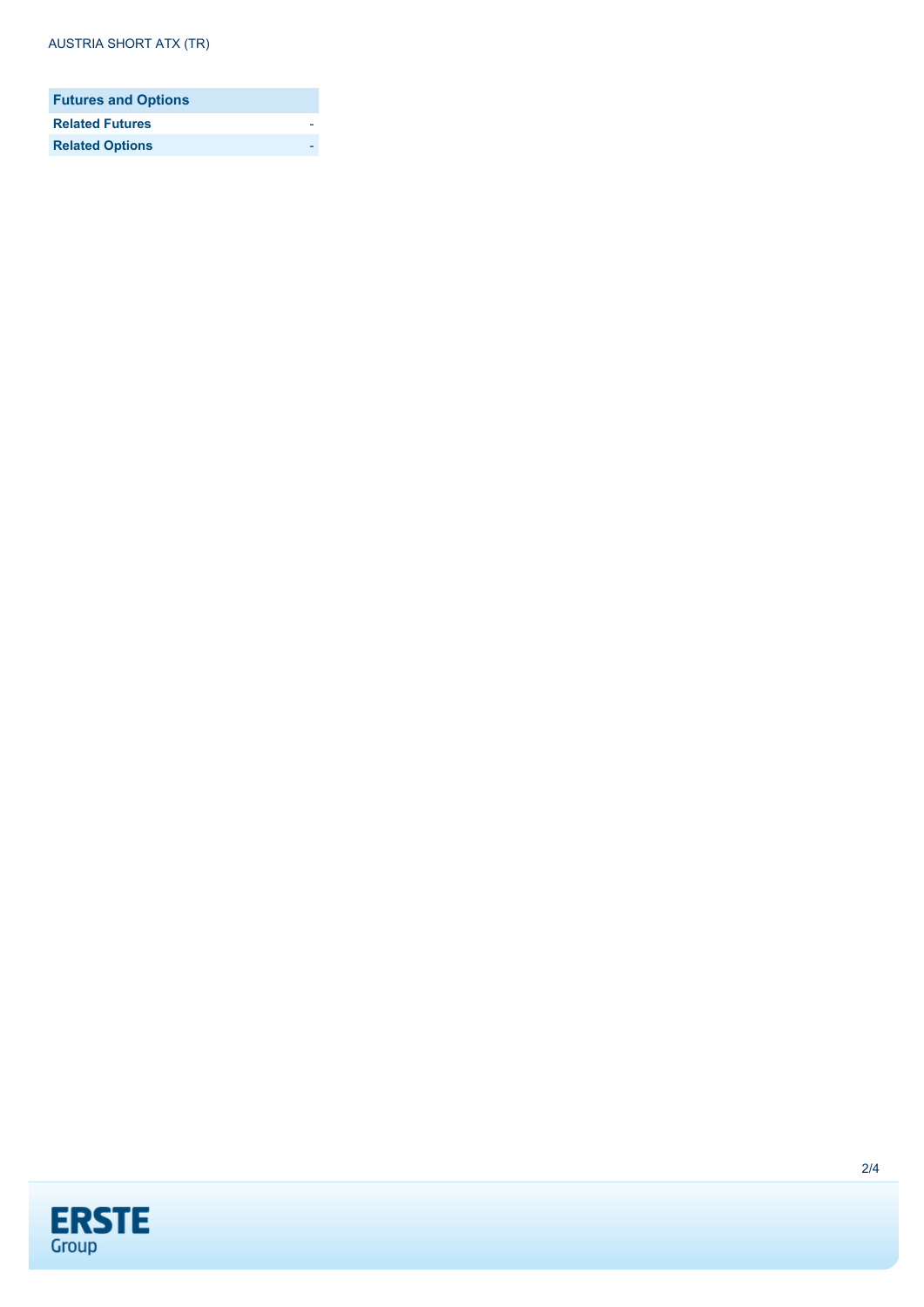## **Details**

**2022/06/28** 16:38:27 **Price**

**1,860.95** EUR

**Difference 0** -0.72% (-13.50)

| <b>General attributes</b> |              |
|---------------------------|--------------|
| <b>ISIN</b>               | AT0000A06434 |
| <b>Symbol</b>             |              |
| <b>Country</b>            | Austria      |
| <b>Security type</b>      | Index        |
| Instruments in index      | 20           |

| <b>Market data</b> |              |
|--------------------|--------------|
| <b>Open</b>        | 1,856.40 EUR |
| <b>High</b>        | 1,862.19 EUR |
| Low                | 1,842.45 EUR |
| Close (prev. day)  | 1,874.45 EUR |
| Trading volume (m) |              |
| Volume (pcs)       |              |



#### **Performance and Risk**

|                   | 6m        | 1v       | 3v        |
|-------------------|-----------|----------|-----------|
| <b>Perf</b> (%)   | $+18.96%$ | $+3.80%$ | $-28.09%$ |
| Perf (abs.)       | $+298.77$ | $+68.56$ | $-732.10$ |
| <b>Beta</b>       |           |          |           |
| <b>Volatility</b> | 31.73     | 25.32    | 27.10     |

Information about previous performance does not guarantee future performance. **Source:** FactSet

| <b>Price data</b>                           |                           |
|---------------------------------------------|---------------------------|
| Ø price 5 days   Ø volume 5 days (pcs.)     | 1,878.79 EUR (0)          |
| Ø price 30 days   Ø volume 30 days (pcs.)   | 1,780.50 EUR (0)          |
| Ø price 100 days   Ø volume 100 days (pcs.) | 1,770.33 EUR (0)          |
| Ø price 250 days   Ø volume 250 days (pcs.) | 1,712.17 EUR (0)          |
| <b>YTD High   date</b>                      | 2,109.98 EUR (2022/03/07) |
| <b>YTD Low   date</b>                       | 1,487.32 EUR (2022/02/10) |
| 52 Weeks High   date                        | 2,109.98 EUR (2022/03/07) |
| 52 Weeks Low   date                         | 1,487.32 EUR (2022/02/10) |